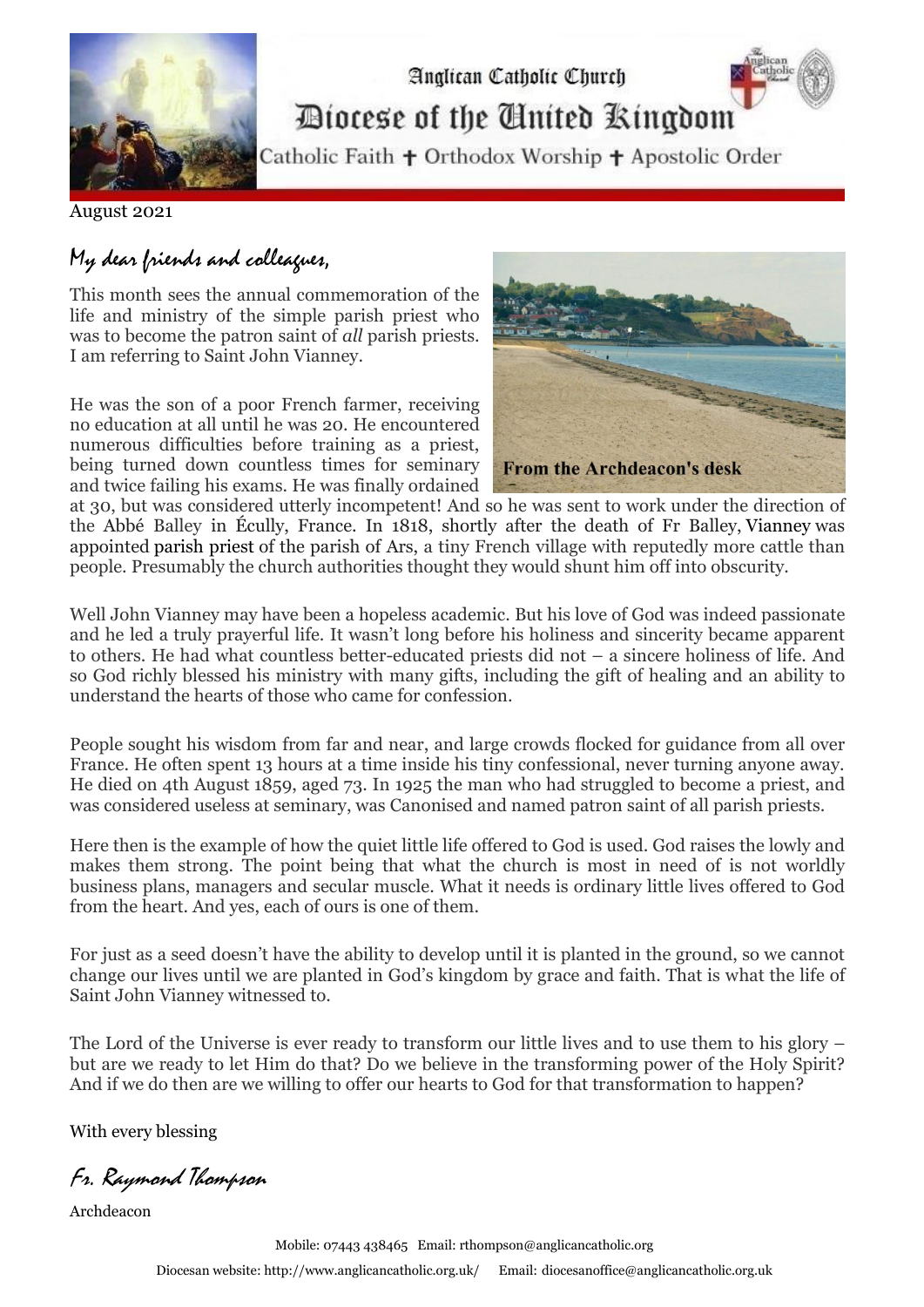## **Seven Ecumenical Councils of the Undivided Church**

In the Acts of the Apostles (Acts 15:1-29), we read how "the Apostles and elders came together" to consider a question of faith. The question was: must Gentile Christians be circumcised and follow other aspects of Jewish law? This "Council of Jerusalem" was the first meeting of the Church to consider a question of faith.

After the death of the Apostles, the bishops of the Church would occasionally meet to consider major questions. These councils were "ecumenical" in that bishops from all of Christendom were invited to attend.

There were seven such Ecumenical Councils during the thousand years the Church was united. Each council was convened by the Roman or Byzantine Emperor at the time.

For the findings of an Ecumenical Council to be binding on all Christians, the bishops in attendance had to agree to them – and the agreement had to be unanimous. There was unanimous agreement in all seven of the Ecumenical Councils.

Most of these councils addressed questions of Jesus' divine and human natures. Other councils addressed the Trinity, Mary, and the use of religious imagery in worship. During these councils, the participants also discussed and agreed upon non-dogmatic subjects, such as church administration, discipline, and ordination practices.

It was during these Ecumenical Councils that the Nicene Creed was defined. The Nicene Creed is the statement of faith of all Catholic and many Protestant churches. It is to the Gospels, these seven Ecumenical Councils, and the Apostles' Council of Jerusalem, that the Universal Church looks for the essentials of the Christian faith.

What follows below is a very brief summary of each Council which may be a handy reference.

## **First Ecumenical Council**

## *First Council of Nicea, A.D. 325*

This council was called by the Roman Emperor Constantine the Great. It was in response to the heresy of Arianism, which said that Jesus was not divine, but merely human.

The Nicean Council declared that Jesus was both human and divine and it denounced Arianism as heresy. The Council also defined the first part of what would later be called the Nicene Creed. 318 bishops attended this Council.

## **Second Ecumenical Council**

## *First Council of Constantinople, A.D. 381*

This council was called by Roman Emperor Theodosius I. It was in response to the heresy of Macedonianism, which said the Holy Spirit was merely one of God's powers and not a person like God the Father and God the Son.

The Council defined the doctrine of the Holy Trinity: that God is three persons – God the Father, God the Son, and God the Holy Ghost. This doctrine along with other articles was added to the Nicene Creed. 150 bishops attended.

## **Third Ecumenical Council**

## *Council of Ephesus, A.D. 431*

This council was called by Byzantine Emperor Theodosius II, grandson of Theodosius I. It was in response to the heresy of Nestorianism, which said Jesus was merely a man in whom the Word of God dwelled (as in a temple). Nestorianism also taught that Mary, Jesus' mother, was merely the mother of Christ, not to be called Mother of God.

The Council declared that Jesus Christ is completely God and completely man (although without sin) and that Mary is rightly called the Mother of God. Furthermore, the Council declared that the Nicene Creed, defined during the first two Councils, was complete and never to be changed. 200 bishops attended.